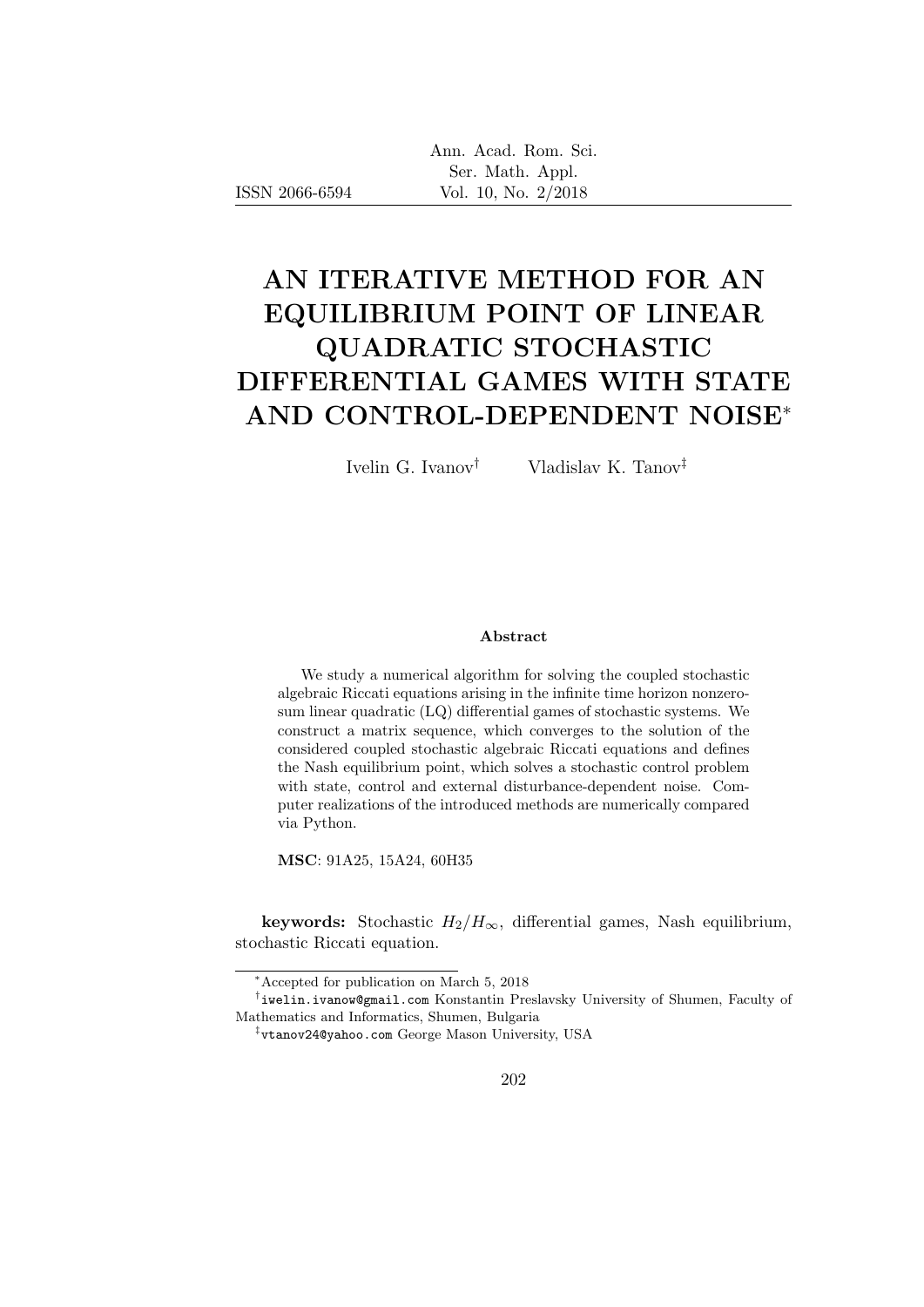# 1 Introduction

Linear quadratic games based on the Riccati equations and their applications have been widely investigated in literatures [1, 2, 4, 3]. Some special kinds of stochastic differential games for  $It\hat{o}$  systems with state and control-dependent noise are investigated in [9, 10, 11]. The system with the state and control-dependent noise, where using the stochastic Nash game approach to solve stochastic  $H_2/H_\infty$  control with state, control and external disturbance-dependent noise is analysed in [10]. The existence of the Nash equilibrium for infinite time horizon nonzero-sum LQ stochastic differential games is equivalent to the solvability of four coupled stochastic Riccati algebraic equations [10].

The goal of the paper is to present a numerical algorithm for computing the Nash equilibrium point for a two-player game. We study numerical algorithms for solving the coupled stochastic algebraic Riccati equations arising in the infinite time horizon nonzero-sum linear quadratic (LQ) differential games of stochastic systems. We construct a matrix sequence, which converges to a solution of the considered coupled stochastic algebraic Riccati equations. This solution defines the Nash equilibrium point [10, Theorem 2]. Computer realizations of the introduced methods are numerically compared via Python. In our investigation we adapt ideas and algorithms derived by Ivanov in  $[6, 7]$ .

A Nash equilibrium exists if and only if there exist real symmetric  $n \times n$ solutions  $(\tilde{X}_1, \tilde{X}_2, \tilde{F}_1, \tilde{F}_2)$  to the following four coupled stochastic algebraic Riccati equations:

$$
\mathcal{R}_1(X_1, X_2) = X_1\bar{A}_0 + \bar{A}_0^T X_1 + \bar{A}_1^T X_1\bar{A}_1 + \bar{Q}_1
$$
  
\n
$$
-(X_1B_1 + \bar{A}_1^T X_1C_1)(R_{11} + C_1^T X_1C_1)^{-1}
$$
  
\n
$$
\times (B_1^T X_1 + C_1^T X_1 P \bar{A}_1) = 0
$$
  
\n
$$
F_1 = -(R_{11} + C_1^T X_1C_1)^{-1} (B_1^T X_1 + C_1^T X_1 \bar{A}_1)
$$
  
\n
$$
R_{11} + C_1^T X_1C_1 > 0,
$$
  
\n
$$
\mathcal{R}_2(X_1, X_2) = X_2\tilde{A}_0 + \tilde{A}_0^T X_2 + \tilde{A}_1^T X_2 \tilde{A}_1 + \bar{Q}_2
$$
  
\n
$$
-(X_2B_2 + \tilde{A}_1^T X_2C_2)(R_{22} + C_2^T X_2C_2)^{-1}
$$
  
\n
$$
\times (B_2^T X_2 + C_2^T X_2 \tilde{A}_1) = 0
$$
  
\n
$$
F_2 = -(R_{22} + C_2^T X_2C_2)^{-1} (B_2^T X_2 + C_2^T X_2 \tilde{A}_1)
$$
  
\n
$$
R_{22} + C_2^T X_2C_2 > 0,
$$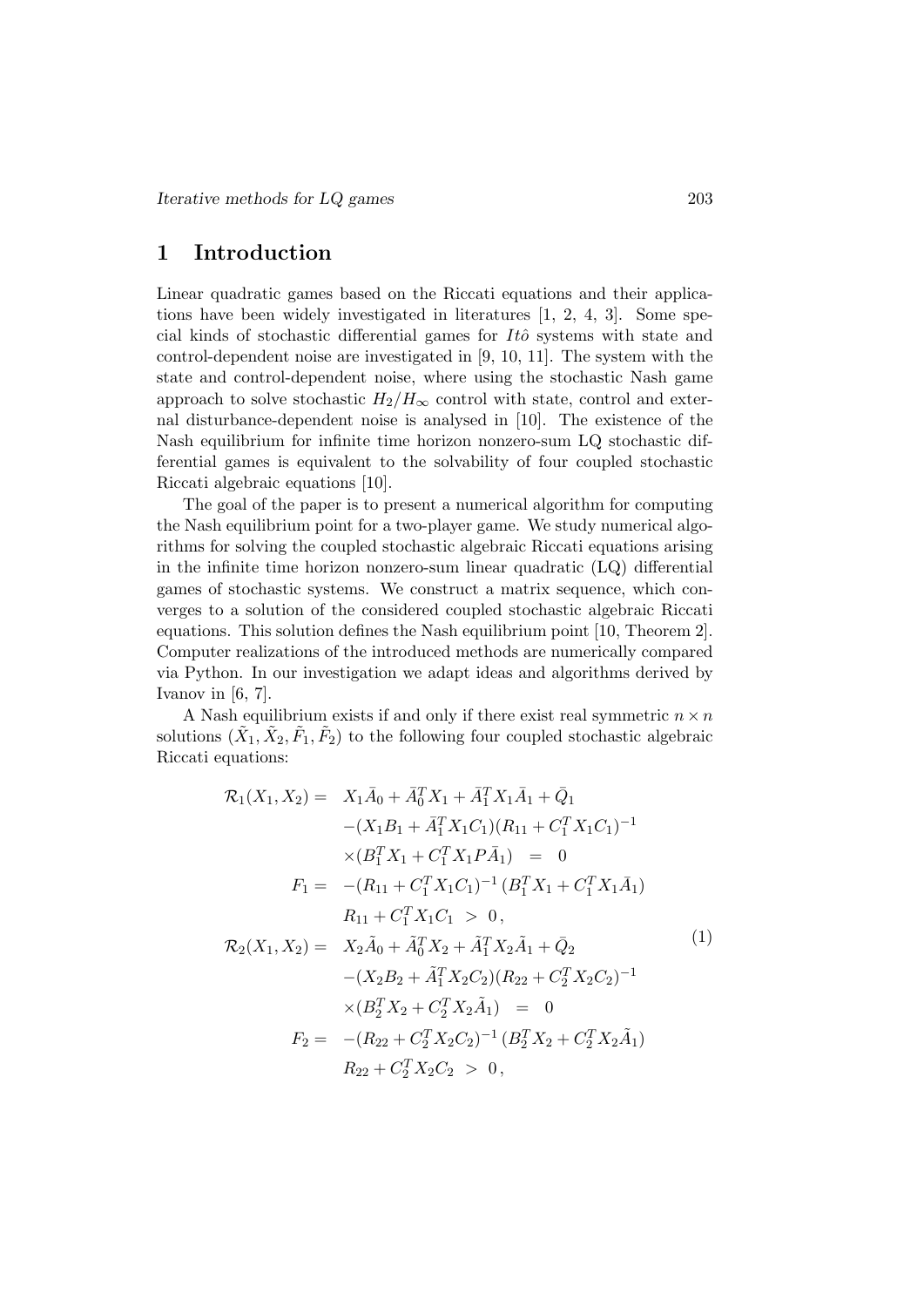204 I. Ivanov, V. Tanov

where

$$
\begin{cases}\n\bar{A}_0 = A_0 + B_2 F_2, & \bar{A}_1 = A_1 + C_2 F_2, \\
\tilde{A}_0 = A_0 + B_1 F_1, & \tilde{A}_1 = A_1 + C_1 F_1, \\
\bar{Q}_1 = Q_1 + F_2^T R_{12} F_2, & \bar{Q}_2 = Q_2 + F_1^T R_{21} F_1.\n\end{cases}
$$

The notations are :  $A_0$ ,  $A_1$  are real  $n \times n$  matrices,  $Q_1$ ,  $Q_2$  are real symmetric  $n \times n$  matrices,  $B_1, C_1$  are real  $n \times m_1$  matrices,  $B_2, C_2$  are real  $n \times m_2$ matrices,  $R_{11}, R_{21}$  are real  $m_1 \times m_1$  matrices, and  $R_{12}, R_{22}$  are real  $m_2 \times m_2$ matrices.

A matrix A is said to be stable if the all eigenvalues of A lie in the open left half plane. We write  $X \geq Y$  or  $X \geq Y$  if  $X - Y$  is positive definite or  $X - Y$  is positive semidefinite.

# 2 An algorithm

We rewrite the set of Riccati equations  $\mathcal{R}_1(X_1, X_2) = 0$  and  $\mathcal{R}_2(X_1, X_2) = 0$ as a common Riccati equation with block matrix coefficients:

$$
\mathcal{A}_0^T \mathbf{X} + \mathbf{X} \mathcal{A}_0 + \Pi_1(\mathbf{X}) + Q - \mathcal{S}(\mathbf{X}) \mathbb{R}(\mathbf{X})^{-1} \mathcal{S}(\mathbf{X})^T = 0 \tag{2}
$$

where

$$
\mathbb{R}(\mathbf{X}) = \mathcal{R} + C^T \mathbf{X} C,
$$
  
\n
$$
= diag [R_{11} + C_1^T X_1 C_1, R_{22} + C_2^T X_2 C_2]
$$
  
\n
$$
\mathcal{S}(\mathbf{X}) = \mathbf{X} \mathbf{B} + \mathcal{A}_1^T \mathbf{X} C
$$
  
\n
$$
= diag [X_1 B_1 + \bar{A}_1^T X_1 C_1, X_2 B_2 + \tilde{A}_1^T X_2 C_2]
$$
  
\n
$$
\Pi_1(\mathbf{X}) = \mathcal{A}_1^T \mathbf{X} \mathcal{A}_1 = diag [\bar{A}_1^T X_1 \bar{A}_1, \tilde{A}_1^T X_2 \tilde{A}_1],
$$
  
\n
$$
\mathcal{A}_0 = diag [\bar{A}_0, \tilde{A}_0], \quad \mathcal{A}_1 = diag [\bar{A}_1, \tilde{A}_1],
$$
  
\n
$$
\mathcal{B} = diag [B_1, B_2], \quad \mathcal{C} = diag [C_1, C_2],
$$
  
\n
$$
\mathcal{R} = diag [R_{11}, R_{22}], \quad \mathcal{Q} = diag [\bar{Q}_1, \bar{Q}_2].
$$

The introduced Riccati equation (1) is a Riccati type equation investigated in [7]. We can modify Lyapunov iteration (8) from [7]. We derive the following iteration suitable for the set of Riccati equations (1). We take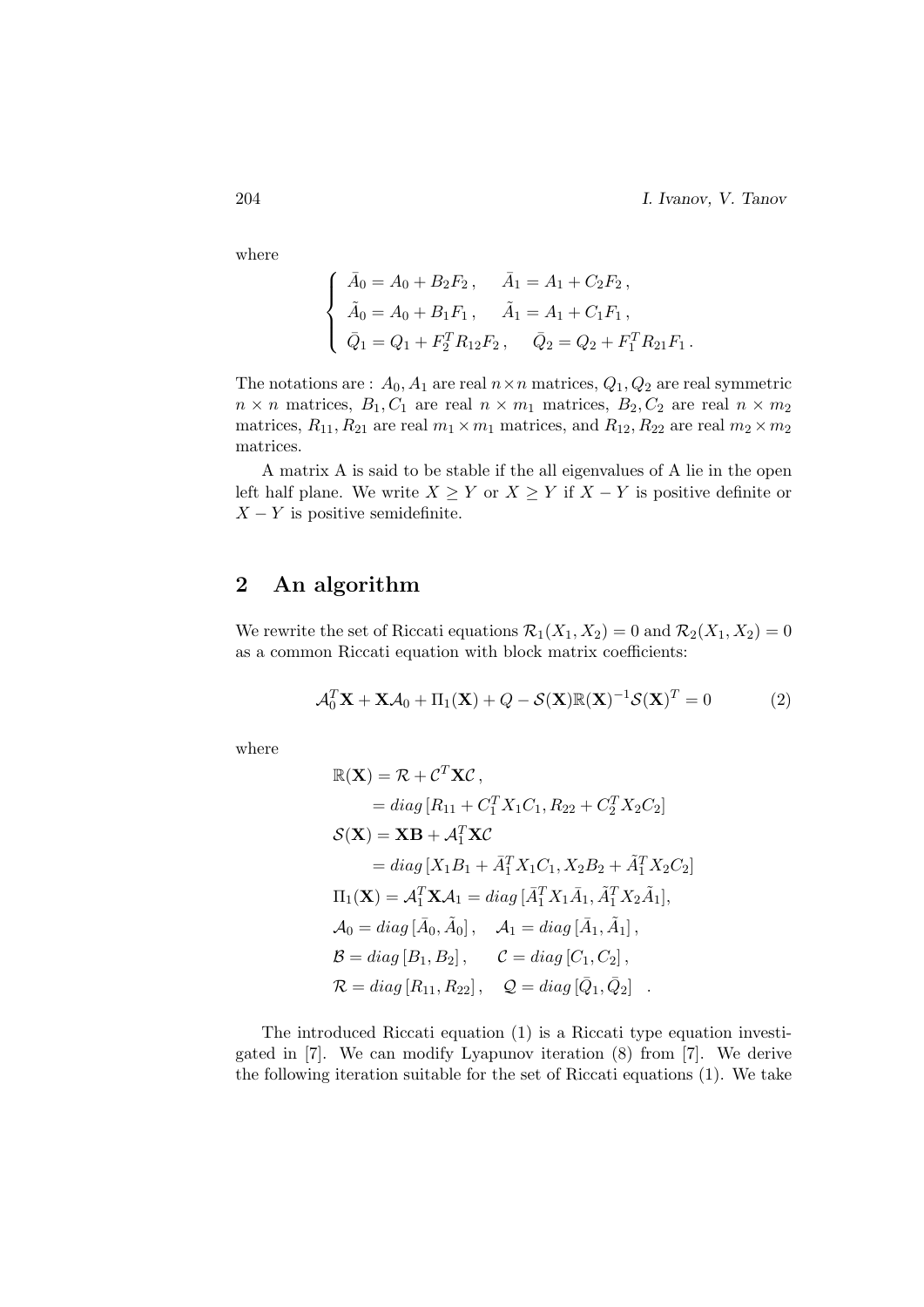Iterative methods for LQ games 205

 $\mathbf{X}^{(0)}=diag\left[ X_{1}^{(0)}\right]$  $X_1^{(0)}, X_2^{(0)}$  and compute

$$
F_1^{(0)} = -(R_{11} + C_1^T X_1^{(0)} C_1)^{-1} (B_1^T X_1^{(0)} + C_1^T X_1^{(0)} A_1),
$$
  
\n
$$
\tilde{A}_1 = A_1 + C_1 F_1^{(0)},
$$
  
\n
$$
F_2^{(0)} = -(R_{22} + C_2^T X_2^{(0)} C_2)^{-1} (B_2^T X_2^{(0)} + C_2^T X_2^{(0)} \tilde{A}_1),
$$
  
\n
$$
\tilde{A}_1 = A_1 + C_2 F_2^{(0)},
$$
  
\n
$$
F_1^{(0)} = -(R_{11} + C_1^T X_1^{(0)} C_1)^{-1} (B_1^T X_1^{(0)} + C_1^T X_1^{(0)} \tilde{A}_1).
$$
  
\n(3)

We construct the matrix sequence  $\{X^{(k)}\}_{k=0}^{\infty}$  as follow. Assume we know  $\mathbf{X}^{(k)}$ . We compute :

$$
\tilde{A}_1 = A_1 + C_1 F_1^{(k-1)}, \quad \bar{A}_1 = A_1 + C_2 F_2^{(k-1)},
$$
\n
$$
A_1 = diag[\bar{A}_1, \tilde{A}_1],
$$
\n
$$
S(\mathbf{X}^{(k)}) = \mathbf{X}^{(k)} \mathbf{B} + A_1^T \mathbf{X}^{(k)} \mathcal{C},
$$
\n
$$
\mathcal{F}_{\mathbf{X}^{(k)}} = -(\mathbb{R}(\mathbf{X}^{(k)}))^{-1} S(\mathbf{X}^{(k)})^T
$$
\n
$$
= diag[F_1(\mathbf{X}^{(k)}), F_2(\mathbf{X}^{(k)})] = diag[F_1^{(k)}, F_2^{(k)}],
$$
\n
$$
\tilde{A}_0 = A_0 + B_1 F_1^{(k)}, \quad \tilde{A}_0 = A_0 + C_2 F_2^{(k)},
$$
\n
$$
\mathcal{A}_0 = diag[\bar{A}_0, \tilde{A}_0],
$$
\n
$$
\bar{Q}_1 = Q_1 + (F_2^{(k)})^T R_{12} F_2^{(k)}, \quad \bar{Q}_2 = Q_2 + (F_1^{(k)})^T R_{21} F_1^{(k)},
$$
\n
$$
Q = diag[\bar{Q}_1, \bar{Q}_2].
$$
\n(4)

We ready to apply the iteration

$$
(\mathcal{A}_0 + \mathbf{B}\mathcal{F}_{\mathbf{X}^{(k)}})^T \mathbf{X}^{(k+1)} + \mathbf{X}^{(k+1)} (\mathcal{A}_0 + \mathbf{B}\mathcal{F}_{\mathbf{X}^{(k)}})
$$
  
+
$$
\mathcal{T}_{\mathbf{X}^{(k)}} + \Pi_{\mathbf{X}^{(k)}} (\mathbf{X}^{(k)}) = 0,
$$
 (5)

where

$$
\mathcal{T}_{\mathbf{Z}} = \left(\begin{array}{c} \mathcal{I} \\ \mathcal{F}_{\mathbf{X}^{(k)}} \end{array}\right)^T \left(\begin{array}{cc} \mathcal{Q} & 0 \\ 0 & \mathcal{R} \end{array}\right) \left(\begin{array}{c} \mathcal{I} \\ \mathcal{F}_{\mathbf{X}^{(k)}} \end{array}\right),
$$

and

$$
\Pi_{\mathbf{X}^{(k)}}(\mathbf{X}^{(k)}) = \begin{pmatrix} \mathcal{I} \\ \mathcal{F}_{\mathbf{X}^{(k)}} \end{pmatrix}^T \begin{pmatrix} \mathcal{A}_1^T \mathbf{X}^{(k)} \mathcal{A}_1 & \mathcal{A}_1^T \mathbf{X}^{(k)} \mathcal{C} \\ \mathcal{C}^T \mathbf{X}^{(k)} \mathcal{A}_1 & \mathcal{C}^T \mathbf{X}^{(k)} \mathcal{C} \end{pmatrix} \begin{pmatrix} \mathcal{I} \\ \mathcal{F}_{\mathbf{X}^{(k)}} \end{pmatrix}.
$$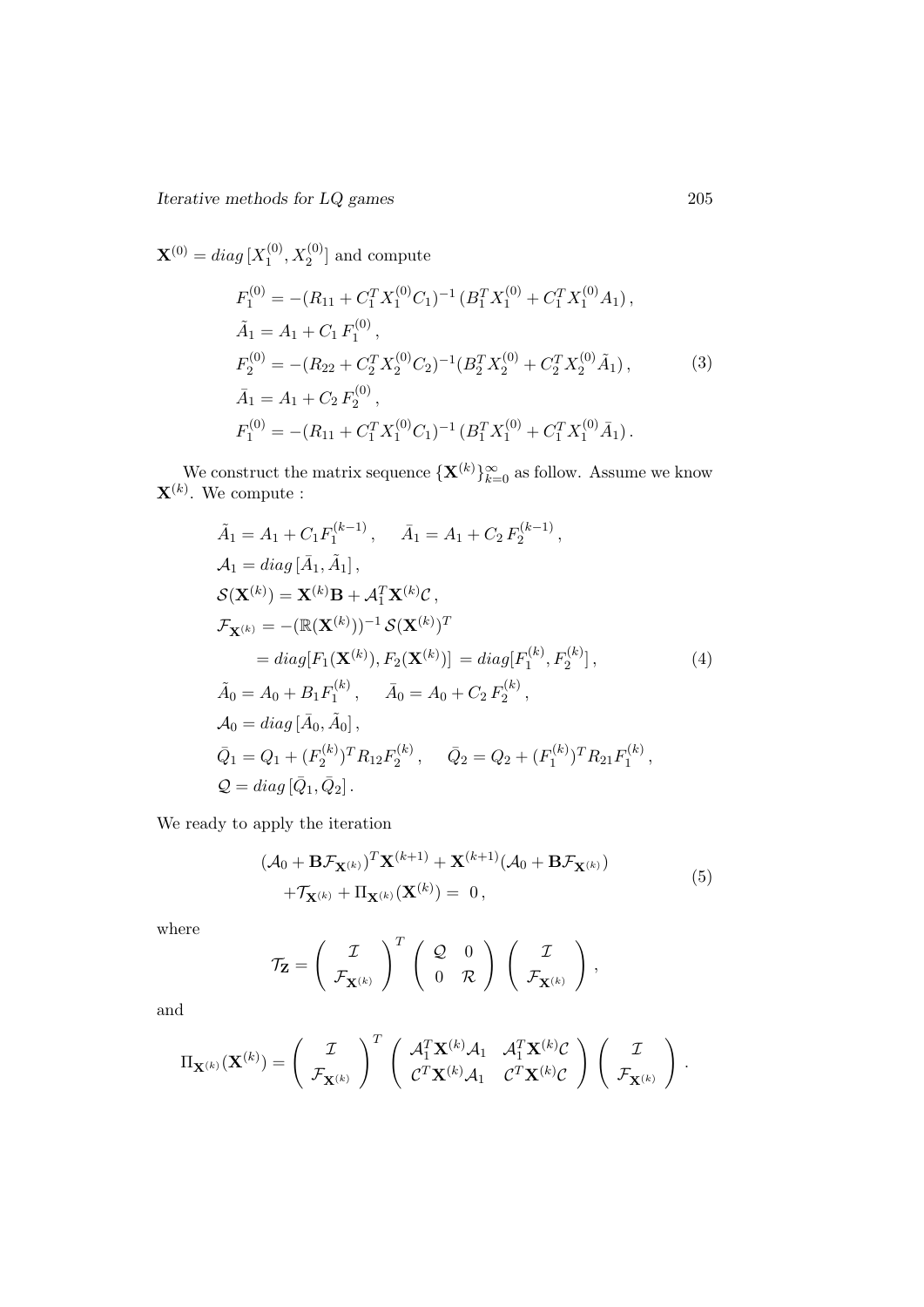Under the assumptions that the  $A_0$ ,  $A_1$ , Q are given constant matrices the convergence properties of iteration (5) are derived in the following theorem:

**Theorem 1** [7, Theorem 2.10] Assume there exist Hermitian matrices  $\hat{\mathbf{X}}$ and  $\mathbf{X}_0$  such that  $\mathcal{R}(\hat{\mathbf{X}}) \geq 0$  and  $\mathbf{X}_0 > \hat{\mathbf{X}}, \mathcal{R}(\mathbf{X}_0) < 0$  and  $\mathcal{A}_0 + \mathbf{B}\mathcal{F}_{\mathbf{X}^{(0)}}$  is stable, where  $\mathcal{F}_{\mathbf{X}^{(0)}} = -(\mathbb{R}(\mathbf{X}^{(0)}))^{-1} \mathcal{S}(\mathbf{X}^{(0)})^T$ . Then for the matrix sequence  $\{X^{(s)}\}\$  defined by (5) are satisfied

- (i)  $\mathbf{X}^{(s)} > \mathbf{X}^{(s+1)}, \mathbf{X}^{(s)} > \hat{\mathbf{X}}, \mathcal{R}(\mathbf{X}^{(s)}) < 0, s = 0, 1, 2, \ldots;$
- (ii)  $\mathcal{A}_0 + \mathbf{B} \mathcal{F}_{\mathbf{Y}(s)}$  is stable for  $s = 0, 1, 2, \ldots;$
- (iii)  $\lim_{s\to\infty} \mathbf{X}^{(s)} = \tilde{\mathbf{X}}$  is a solution of  $\mathcal{R}(\mathbf{X}) = 0$  with  $\tilde{\mathbf{X}} > \hat{\mathbf{X}}$ . Moreover, if  $\mathbf{X}^{(0)} > \mathbf{X}$  for all solutions  $\mathbf{X}$  of  $\mathcal{R}(\mathbf{X}) = 0$ , then  $\tilde{\mathbf{X}}$  is the maximal solution;
- (iv) the eigenvalues of  $\mathcal{A}_0 + \mathbf{B}\mathcal{F}_{\tilde{\mathbf{X}}}$  lie in the closed left half plane. In addition, if  $\mathcal{R}(\hat{X}) > 0$ , then all eigenvalues of  $\mathcal{A}_0 + \mathbf{B}\mathcal{F}_{\tilde{X}}$  lie in the open left half plane.

Remark 1 The introduced approach can be applied for the infinite time horizon stochastic  $H_2/H_{\infty}$  control problem to find the Nash equilibrium point [8, 10]. Theorem 3 [10] confirms that the existence the Nash equilibrium point is obtained via the solution of the special four coupled stochastic algebraic Riccati equations derived in [10]. The solution can be found applying through formulas  $(3)-(5)$ .

### 3 Numerical examples

We carry out some numerical experiments for computing the stabilizing solution to block Riccati equation (1). We apply the algorithm described by (3)-(5). We use Python in an easy-to-use Anaconda environment where problems and solutions are expressed in most effective way. Python is a programming language that lets you work more quickly and integrate your systems more effectively. The Python programming language is freely available and makes solving a computer problem almost as easy as writing out the problems. Python can be used for processing text, numbers, and scientific data and applications.

We rewrite (1) in the form

$$
\mathcal{A}_0^T \mathbf{X} + \mathbf{X} \mathcal{A}_0 + \mathcal{Q} + \mathcal{A}_1^T \mathbf{X} \mathcal{A}_1 - (\mathbf{X} \mathbf{B} + \mathcal{A}_1^T \mathbf{X} \mathcal{C}) \times (\mathcal{R} + \mathcal{C}^T \mathbf{X} \mathcal{C})^{-1} (\mathbf{X} \mathbf{B} + \mathcal{A}_1^T \mathbf{X} \mathcal{C})^T = 0.
$$
\n(6)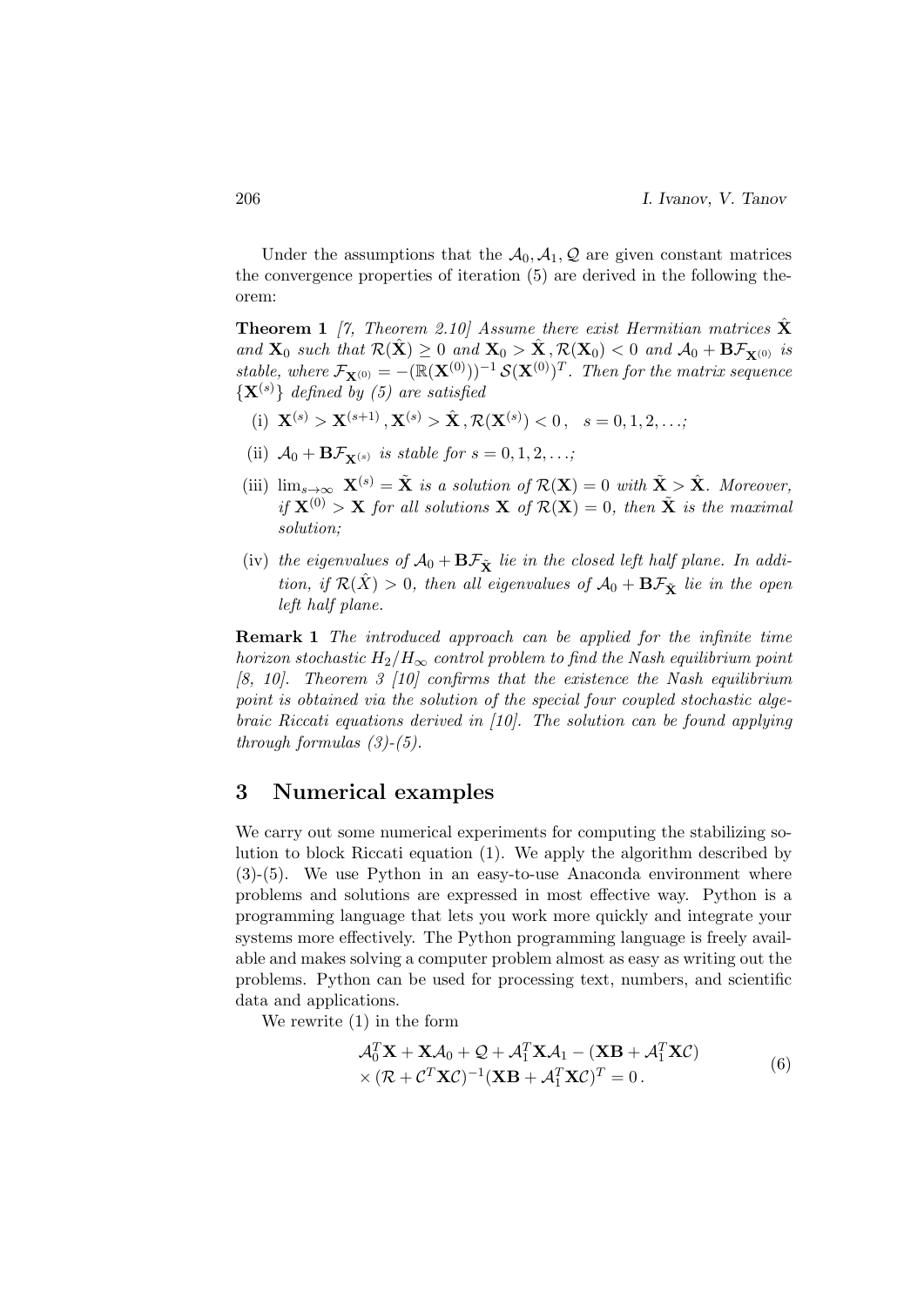We represent iteration  $(5)$  in the form suitable for the computations:

$$
(\mathcal{A}_0 + \mathbf{B}\mathcal{F}_{\mathbf{X}^{(k)}})^T \mathbf{X}^{(k+1)} + \mathbf{X}^{(k+1)} (\mathcal{A}_0 + \mathbf{B}\mathcal{F}_{\mathbf{X}^{(k)}}) + \mathcal{Q}
$$
  
+ $\mathcal{F}_{\mathbf{X}^{(k)}}^T \mathcal{R} \mathcal{F}_{\mathbf{X}^{(k)}} + (\mathcal{A}_1 + \mathcal{C}\mathcal{F}_{\mathbf{X}^{(k)}})^T \mathbf{X}^{(k)} (\mathcal{A}_1 + \mathcal{C}\mathcal{F}_{\mathbf{X}^{(k)}}) = 0,$  (7)

i.e. we call it the block Lyapunov iteration.

The numerical experiments are constructed following the approach derived in [5] and the block Lyapunov iteration (7) is applied instead of (5).

We consider a two-player game and two numerical examples. The matrix coefficients  $A, B_i, Q_i$  and  $R_{ij}$  for  $i, j = 1, 2$  are defined using the Python description.

#### Example 1 The matrix coefficients are:

 $n=3;$   $m1=2;$   $m2=3;$  $A_0 = np_matrix([[-1.5, 0.17, -0.049], [0.07, -1.42, -0.027], [0.04, -0.11, -0.027],$ 1.47]])  $A_1 = np_matrix([0.7, 0.19, -0.04], [0.24, 0.9, 0.9], [0.3, 0.1, 0.15]])$  $Q_1=0.3*np.mathib.identity(n)$  $Q_2=0.025*np.mathib.identity(n)$  $B_1 = np_matrix([0.0, 0.], [0.05, 0.1], [0.04, 0.15]]);$  $C_1 = np_matrix([[0., 0.1], [1.1, 0], [0., 0.02]]);$  $B_2 = np_matrix([[0.1, 0.5, 0.4],[0., 0, 0.08],[0., 0., 2.2]])$  $C_2 = np_matrix([[0.1, 0. , 0.],[0. , 1.5, 0.0],[0.1, 0.05, 0.0]])$  $R_{11} = np.mathib.identity(m1); R_{11}[0,0] = 4.0; R_{11}[m1-1,m1-1] = 5.0;$  $R_{21} = np.matlib.identity(m1)/2.; R_{21}/1,1]=10.;$  $R_{22} = np.mathib.identity(m2); R_{22}[0,0]=2; R_{22}[m2-1,m2-1]=8.$ ;  $R_{12} = np \text{.}$  matlib.identity(m2)/2.;  $R_{12}/1, 1=2$ .;  $R_{12}/m2-1, m2-1=3$ .;

We execute Example 1 for  $n = 3$  and  $tol = 1.0e - 8$ . We take  $X_1^{(0)} =$  $diag[6, 6, 6]$ , and  $X_2^{(0)} = diag[9, 9, 9]$ . Thus, we obtain  $\mathcal{R}_1(X_1^{(0)})$  $X_1^{(0)}, X_2^{(0)}) < 0,$ and  $\mathcal{R}_2(X_1^{(0)}$  $\hat{X}_{1}^{(0)}, X_{2}^{(0)}) < 0.$  We take  $\hat{X}_{1}^{(0)} = \hat{X}_{2}^{(0)} = diag[0.0002, 0.0002, 0.0002],$ and  $\mathcal{R}_1(\hat{X}_1, \hat{X}_2) > 0$ , and  $\mathcal{R}_2(\hat{X}_1, \hat{X}_2) > 0$ . In addition, the matrix  $\mathcal{A}_0$  +  $B\mathcal{F}_{\mathbf{X}^{(0)}}$  is stable. Thus the conditions of Theorem 1 are satisfied. We execute iteration (7) with the initial matrices  $X_1^{(0)}$  $\chi_1^{(0)}$  and  $X_2^{(0)}$  $2^{(0)}$ . We obtain the solution  $\tilde{X}_1$ ,  $\tilde{X}_2$  after 25 iteration steps. The matrix  $\mathcal{A}_0 + \mathbf{B}\mathcal{F}_{\tilde{X}}$  is stable. We have

$$
\tilde{X}_1=\left(\begin{array}{ccc} 0.13952043 & 0.04144027 & 0.02188102 \\ 0.04144027 & 0.15624824 & 0.03732627 \\ 0.02188102 & 0.03732627 & 0.14154421 \end{array}\right)
$$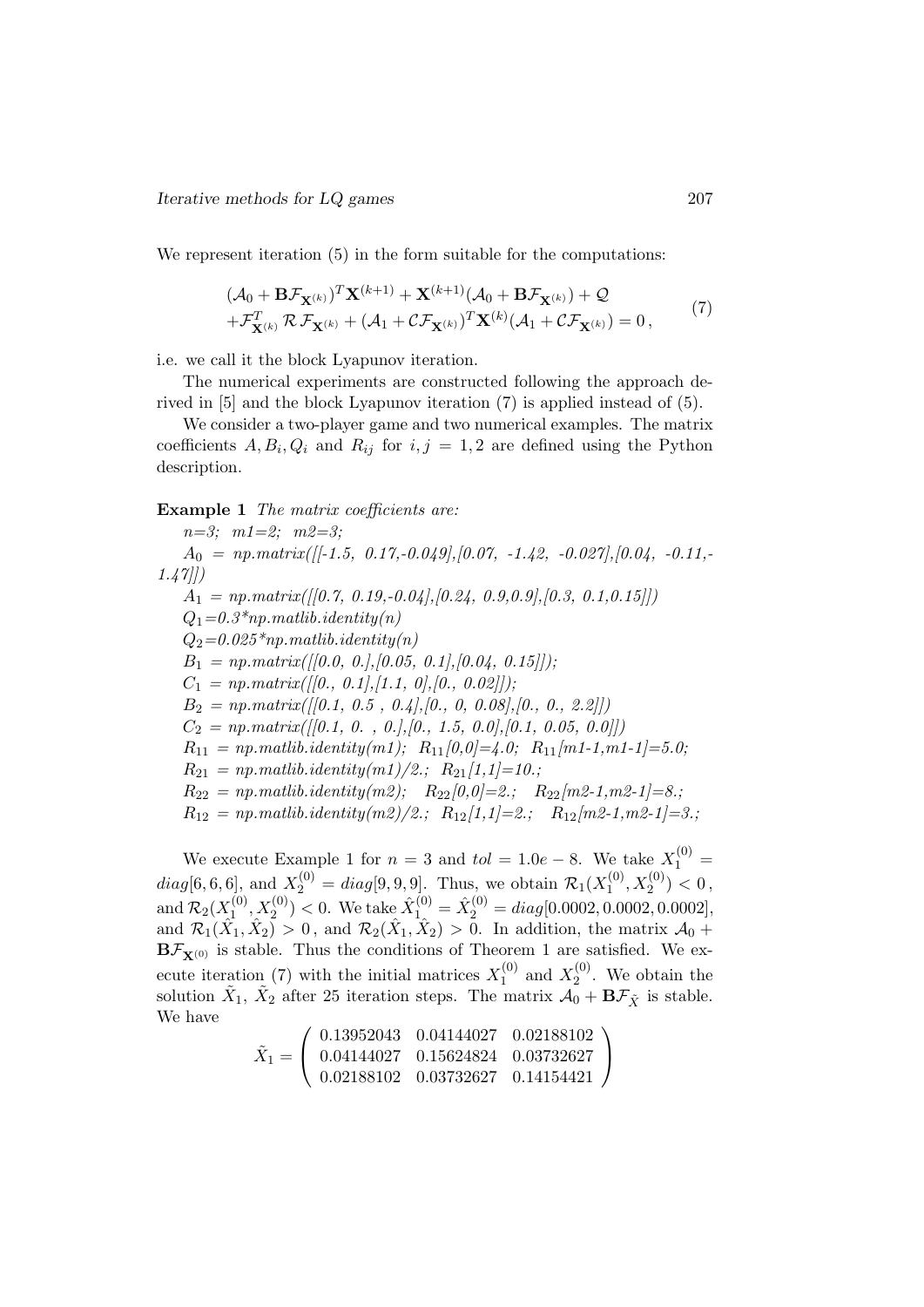and

$$
\tilde{X}_2=\left(\begin{array}{ccc} 0.0120035 & 0.003909 & 0.00222309 \\ 0.003909 & 0.01359531 & 0.0036183 \\ 0.00222309 & 0.0036183 & 0.01226303 \end{array}\right)\,.
$$

The pair  $(F_1(\tilde{\mathbf{X}}), F_2(\tilde{\mathbf{X}}))$  defines the Nash equilibrium point with

$$
F_1(\tilde{\mathbf{X}}) = \begin{pmatrix} -0.02010912 & -0.04090623 & -0.0385815 \\ -0.00398803 & -0.00569488 & -0.00583653 \end{pmatrix}
$$

and

$$
F_1(\tilde{\mathbf{X}}) = \begin{pmatrix} -0.00138726 & -0.00071184 & -0.00050222 \\ -0.01597642 & -0.02063644 & -0.01883039 \\ -0.00125061 & -0.00132644 & -0.00351967 \end{pmatrix}.
$$

We execute additional example for different values of  $n$ .

Example 2 The matrix coefficients are:

 $m1=2$ ;  $m2=3$ ;  $A_0 = np.random.randn(n,n)/100 - 1.5*np.mathib.identity(n);$  $A_1 = abs(np.random.randn(n,n))/10$  $B_1 = np_matrix([[0.0, 0.],[0.05, 0.1],[0.04, 0.15]]);$  $C_1 = np_matrix([0., 0.1], [1.1, 0], [0., 0.02]]);$ for i in range  $(0, n-3)$ :  $h=np_matrix([uniform(-0.5, 0.5), uniform(-0.5, 0.5)])$  $B_1=np-concatenate((B_1,h/10))$  $h=np_matrix([uniform(-0.5, 0.5), uniform(-0.5, 0.5)])$  $C_1$ =np.concatenate(( $C_1,h/10$ ))  $B_2 = np_matrix([[0.1, 0.5, 0.4],[0., 0, 0.08],[0., 0., 2.2]])$  $C_2 = np_matrix([0.1, 0. , 0.], [0., 1.5, 0.0], [0.1, 0.05, 0.0]])$ for i in range  $(0, n-3)$ :  $h=np_matrix([uniform(-0.5, 0.5), uniform(-0.5, 0.5), uniform(-0.5, 0.5)])$  $B_2=np-concatenate((B_2,h/10))$  $h=np_matrix([uniform(-0.5, 0.5), uniform(-0.5, 0.5), uniform(-1.5, 0.5)])$  $C_2=np-concatenate((C_2,h/10))$ *Matrices*  $Q_1, Q_2, R_{11}, R_{21}, R_{22}, R_{12}$  are the same as in Example 1. We

execute 100 runs for each value of n.

Table 1 presents the computational results for different values of n.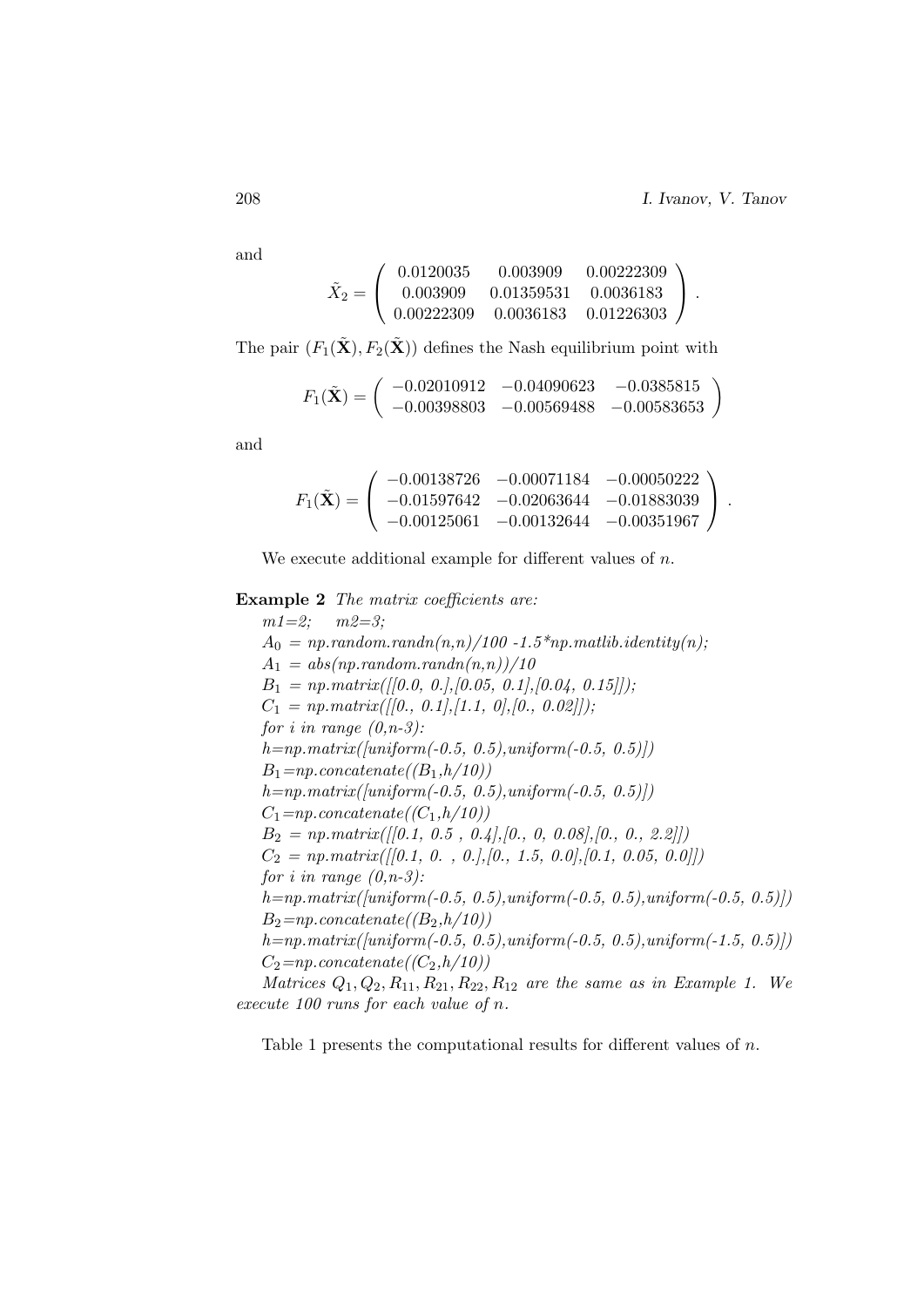Table 1. Example 2. Numerical results for different values of n.

|    | Iteration $(7)$ |       |  |
|----|-----------------|-------|--|
| n  | maxIt           | avIt  |  |
| 5  | 12              | 10.15 |  |
| 10 | 20              | 14.6  |  |
| 15 | 35              | 26.9  |  |
| 25 | 287             | 122.6 |  |

# 4 Conclusion

We have made numerical experiments for computing the stabilizing solution to to block Riccati equation (1). The numerical experiments confirm the effectiveness of the block Lyapunov iteration.

Acknowledgement. The paper was supported by the project RD-08- 107/06.02.2017 from the Shumen University, Bulgaria.

## References

- [1] T. Azevedo-Perdicoulis, G. Jank, Linear Quadratic Nash Games on Positive Linear Systems, European Journal of Control, 11, 1–13, 2005.
- [2] B. Basar, G.J. Olsder. Dynamic Noncooperative Game Theory. SIAM, Philadelphia, 1999.
- [3] J. Engwerda. LQ Dynamic Optimization and Differential Games, Wiley 2005.
- [4] W. van den Broek, J. Engwerda, J. Schumacher. Robust Equilibria in Indefinite Linear Quadratic Differential Games, Journal of Optimization Theory and Applications, 119, 3, 565–595, 2003.
- [5] Ivan G. Ivanov, Ivelin G. Ivanov, The iterative solution to LQ zero-sum stochastic differential games, J. Appl. Math. Comput., 1-13, 2017.
- [6] I. Ivanov. Properties of Stein (Lyapunov) Iterations for Solving a General Riccati Equation, Nonlinear Analysis Series A: Theory, Methods & Applications, 67, 1155–1166, 2007.